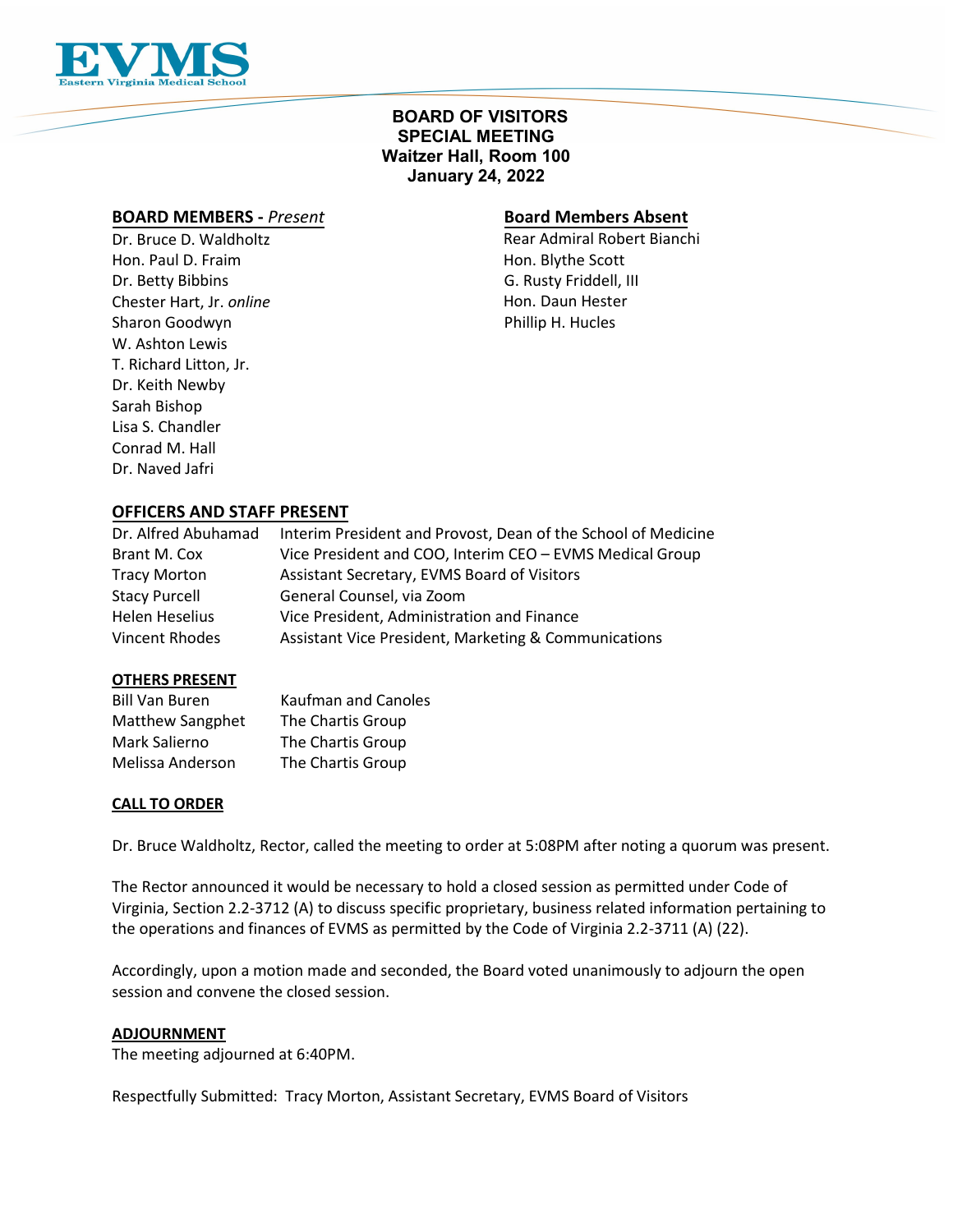

# **BOARD OF VISITORS CLOSED SESSION Waitzer Hall, Room 100 January 24, 2022**

## **BOARD MEMBERS -** *Present*

Dr. Bruce D. Waldholtz Hon. Paul D. Fraim Dr. Betty Bibbins Chester Hart, Jr. *online* Sharon Goodwyn W. Ashton Lewis T. Richard Litton, Jr. Dr. Keith Newby Sarah Bishop Lisa S. Chandler Conrad M. Hall Dr. Naved Jafri

## **Board Members Absent**

Rear Admiral Robert Bianchi Hon. Blythe Scott G. Rusty Friddell, III Hon. Daun Hester Phillip H. Hucles

# **OFFICERS AND STAFF PRESENT**

| Dr. Alfred Abuhamad   | Interim President and Provost, Dean of the School of Medicine |
|-----------------------|---------------------------------------------------------------|
| Brant M. Cox          | Vice President and COO, Interim CEO - EVMS Medical Group      |
| <b>Tracy Morton</b>   | Assistant Secretary, EVMS Board of Visitors                   |
| <b>Stacy Purcell</b>  | General Counsel, via Zoom                                     |
| <b>Helen Heselius</b> | Vice President, Administration and Finance                    |
| Vincent Rhodes        | Assistant Vice President, Marketing & Communications          |

#### **OTHERS PRESENT**

| <b>Bill Van Buren</b>   | Kaufman & Canoles |
|-------------------------|-------------------|
| <b>Matthew Sangphet</b> | The Chartis Group |
| Mark Salierno           | The Chartis Group |
| Melissa Anderson        | The Chartis Group |

## **CALL TO ORDER**

Dr. Bruce Waldholtz, Rector, opened this closed session at 5:10PM. The closed session was convened in order for the Board to discuss specific proprietary, business-related information pertaining to the operations and finances of EVMS as permitted by the Code of Virginia Section 2.2-3711(A) (22).

The closed session adjourned at 6:40PM.

Respectfully Submitted: Tracy Morton, Assistant Secretary EVMS Board of Visitors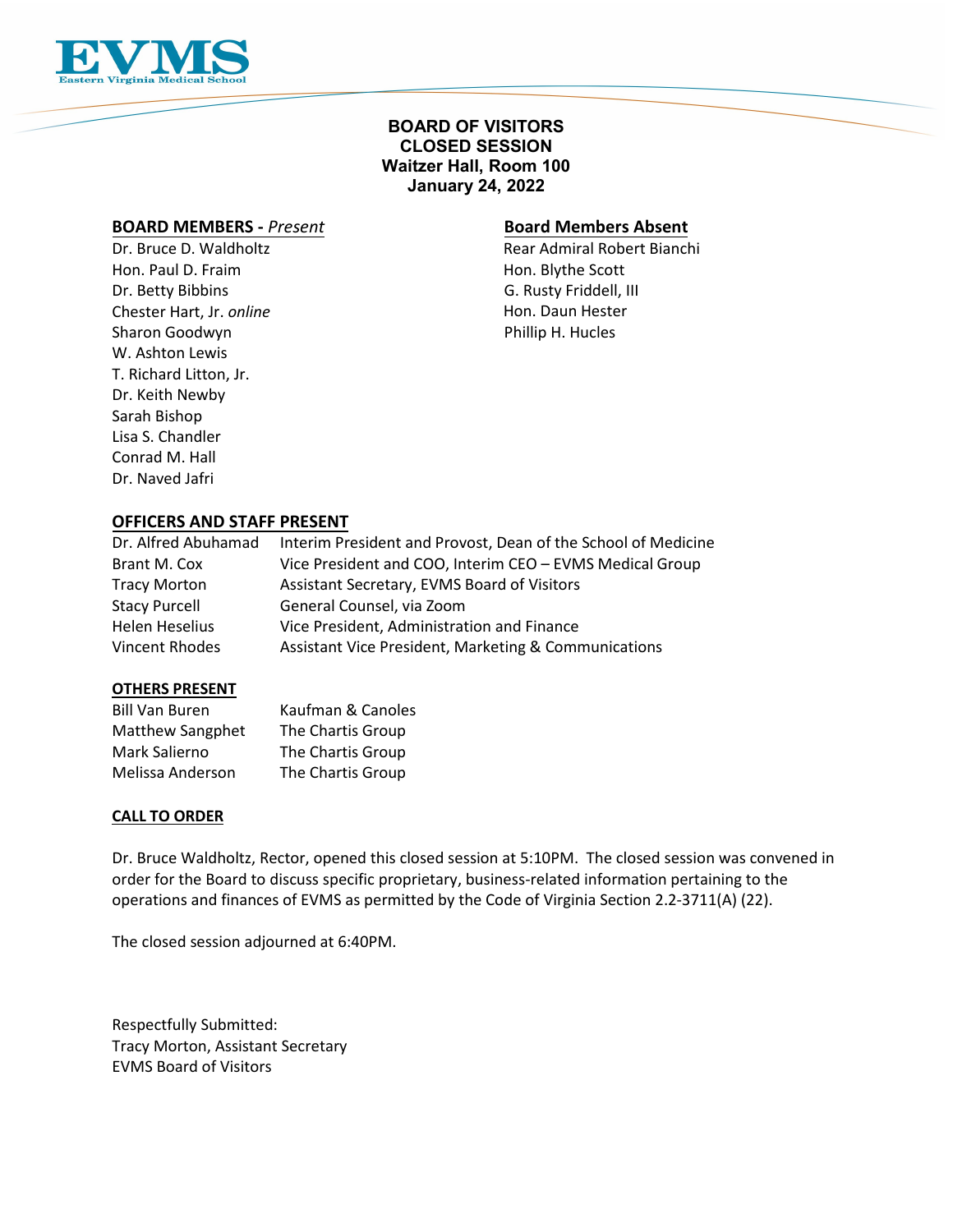

# **BOARD OF VISITORS RETURN TO REGULAR SESSION Waitzer Hall, Room 100 January 24, 2022**

# **BOARD MEMBERS -** *Present* **Board Members Absent**

Paul D. Fraim Blythe Scott Dr. Betty Bibbins G. Rusty Friddell, III Chester Hart, Jr. *online* **Hon. Daun Hester** Hon. Daun Hester Sharon Goodwyn **Phillip H. Hucles** W. Ashton Lewis T. Richard Litton, Jr. Dr. Keith Newby Sarah Bishop Lisa S. Chandler Conrad M. Hall Dr. Naved Jafri

Dr. Bruce D. Waldholtz **Rear Admiral Robert Bianchi** 

## **OFFICERS AND STAFF PRESENT**

| Dr. Alfred Abuhamad   | Interim President and Provost, Dean of the School of Medicine |
|-----------------------|---------------------------------------------------------------|
| Brant M. Cox          | Vice President and COO, Interim CEO - EVMS Medical Group      |
| <b>Tracy Morton</b>   | Assistant Secretary, EVMS Board of Visitors                   |
| <b>Stacy Purcell</b>  | General Counsel, via Zoom                                     |
| <b>Helen Heselius</b> | Vice President, Administration and Finance                    |
| Vincent Rhodes        | Assistant Vice President, Marketing & Communications          |

#### **OTHERS PRESENT**

| <b>Bill Van Buren</b> | Counsel           |
|-----------------------|-------------------|
| Matthew Sangphet      | The Chartis Group |
| Mark Salierno         | The Chartis Group |
| Melissa Anderson      | The Chartis Group |

#### **CALL TO ORDER**

Dr. Bruce Waldholtz, Rector, opened this return to regular session at 6:41PM.

Upon a motion duly made and seconded, the Board certified by roll call vote that to the best of their knowledge, only such matters as were identified in the motion convening the executive session were heard, discussed and considered by the Board.

Dr. Waldholtz asked for a motion to approve and direct management to commence a joint planning process with Old Dominion University (ODU) to develop the vision, strategy, and model for potential affiliation with ODU.